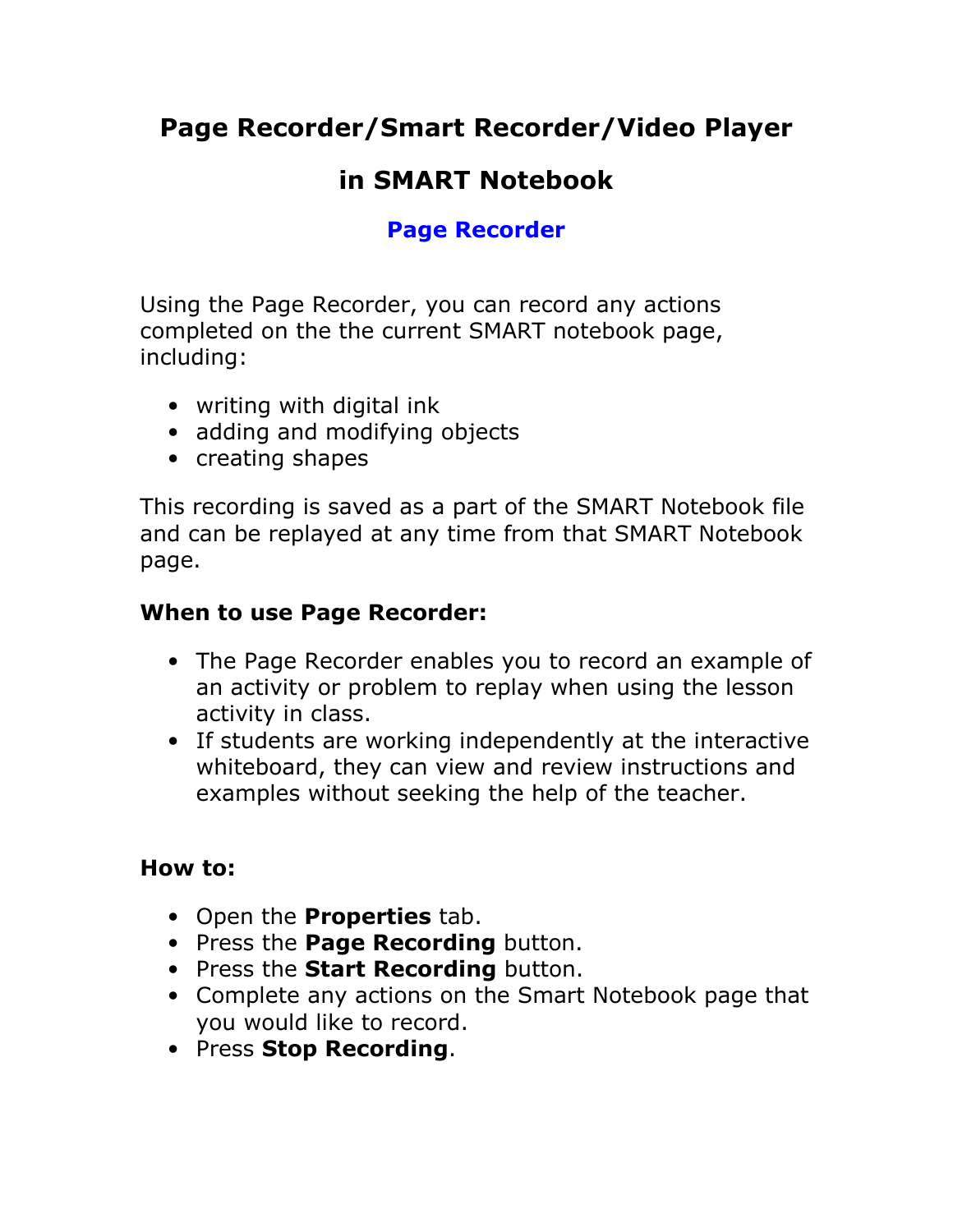

A Page Recording toolbar appears at the bottom of the SMART Notebook page, which enables you to play and pause the recording from this SMART Notebook page at any time. You can also play a recording

by pressing the Play button found in the Page Recording section of the Properties tab.

#### SMART Recorder

With SMART recorder, you can make a video recording of your lesson, no matter what applications you are using on the interactive whiteboard. If you have a microphone attached, you can also record your voice. The file is saved as a .wmv file. Recordings can be



played using SMART video player or Windows Media player.

#### When to use Smart Recorder:

- Record sample math problems, incorporating the use of the on-screen calculator or spreadsheet, then replay the file as a review for your students or those who missed the lesson.
- You can upload the file to your teacher website so students can access the file at home.
- Record student work as a form of assessment.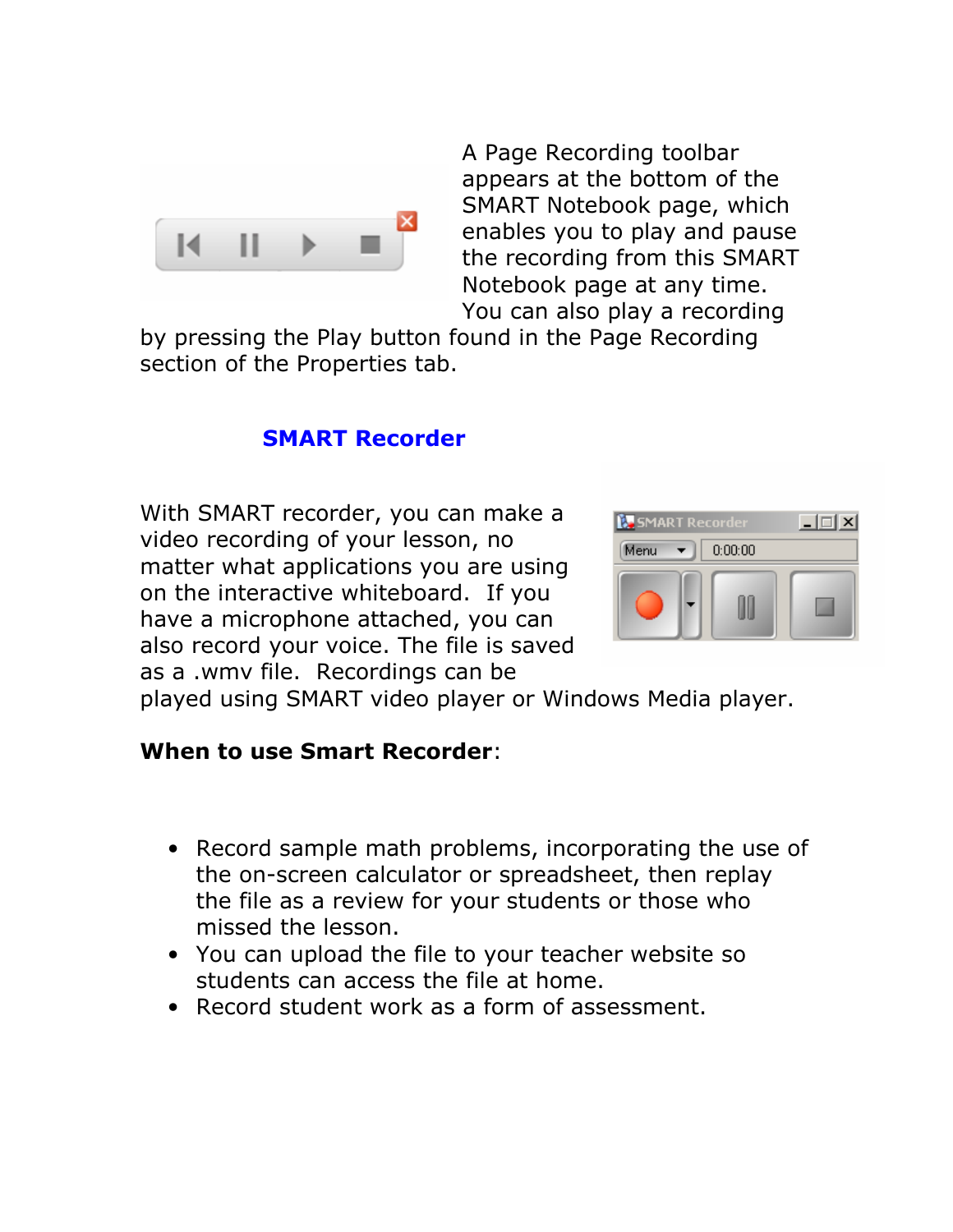#### How to:

SMART Recorder has a simple three-button interface that enables you to control the recording process.

- Access SMART Recorder from the Smart icon located in the system tray in the lower right corner of the desktop.
- Press the Record button. By default, SMART recorder records the entire workspace, although you can modify this setting.
- Complete the actions you would like to record.
- Use the Pause and Record buttons throughout the recording as required.
- Press the **Stop** button to end the recording.
- You will be prompted to save the file. Select a location, name the file, and press Save.
- The Recording Complete dialog box appears, providing details of the recording, including the size and recording time.
- If you would like to immediately view your recording, check Play Recording.

### Hiding the SMART Recorder:

- If you do not want the SMART Recorder to be visible in the recording, or you don't want to distract your students, you can hide it in the notification area.
- Press the Menu button and select Hide to System Tray.
- Click on the SMART Recorder icon to access a menu providing you the same access to Record, Pause, Stop and other features of Recorder. Select **Show** to restore the SMART Recorder to full size.